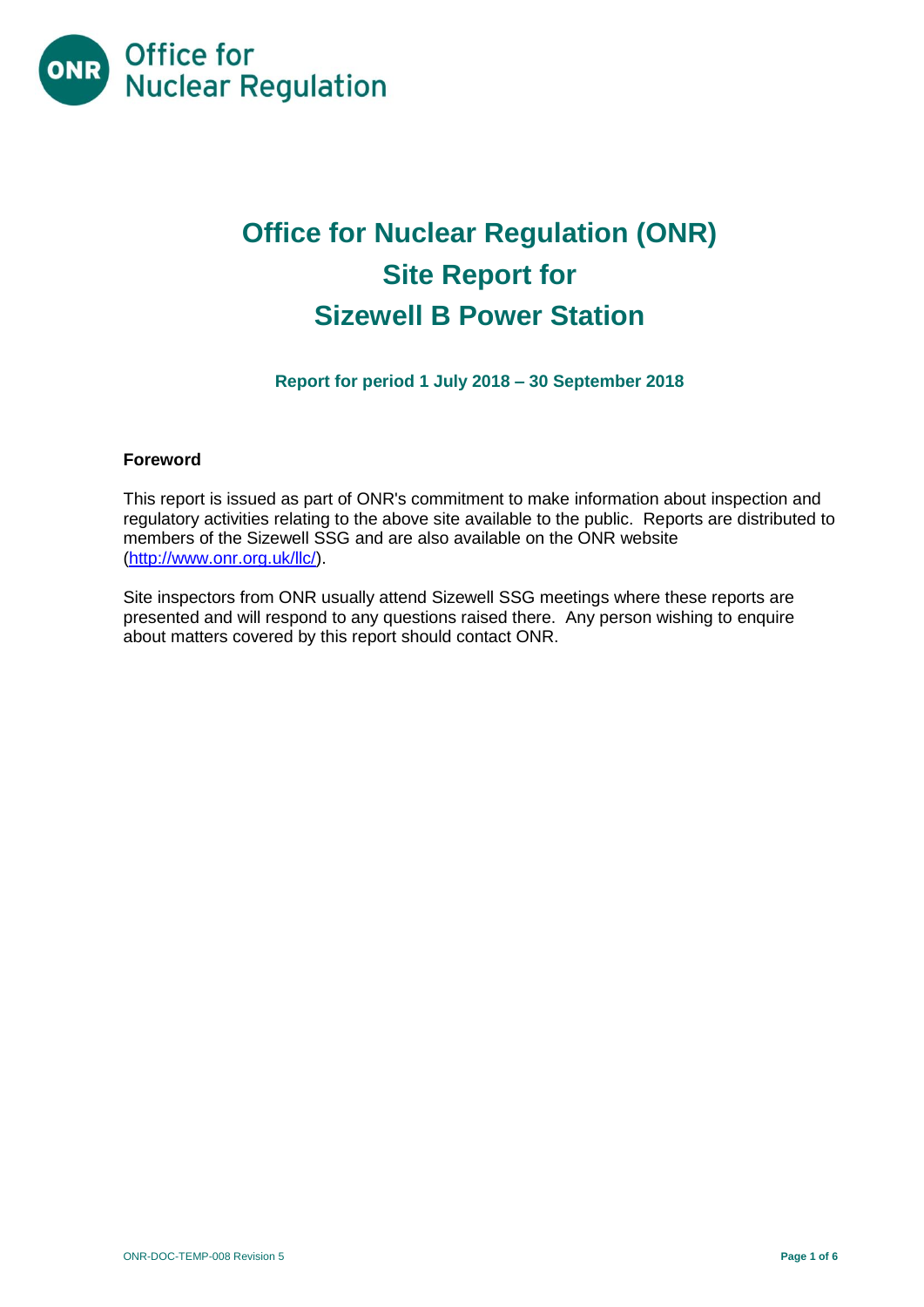# **TABLE OF CONTENTS**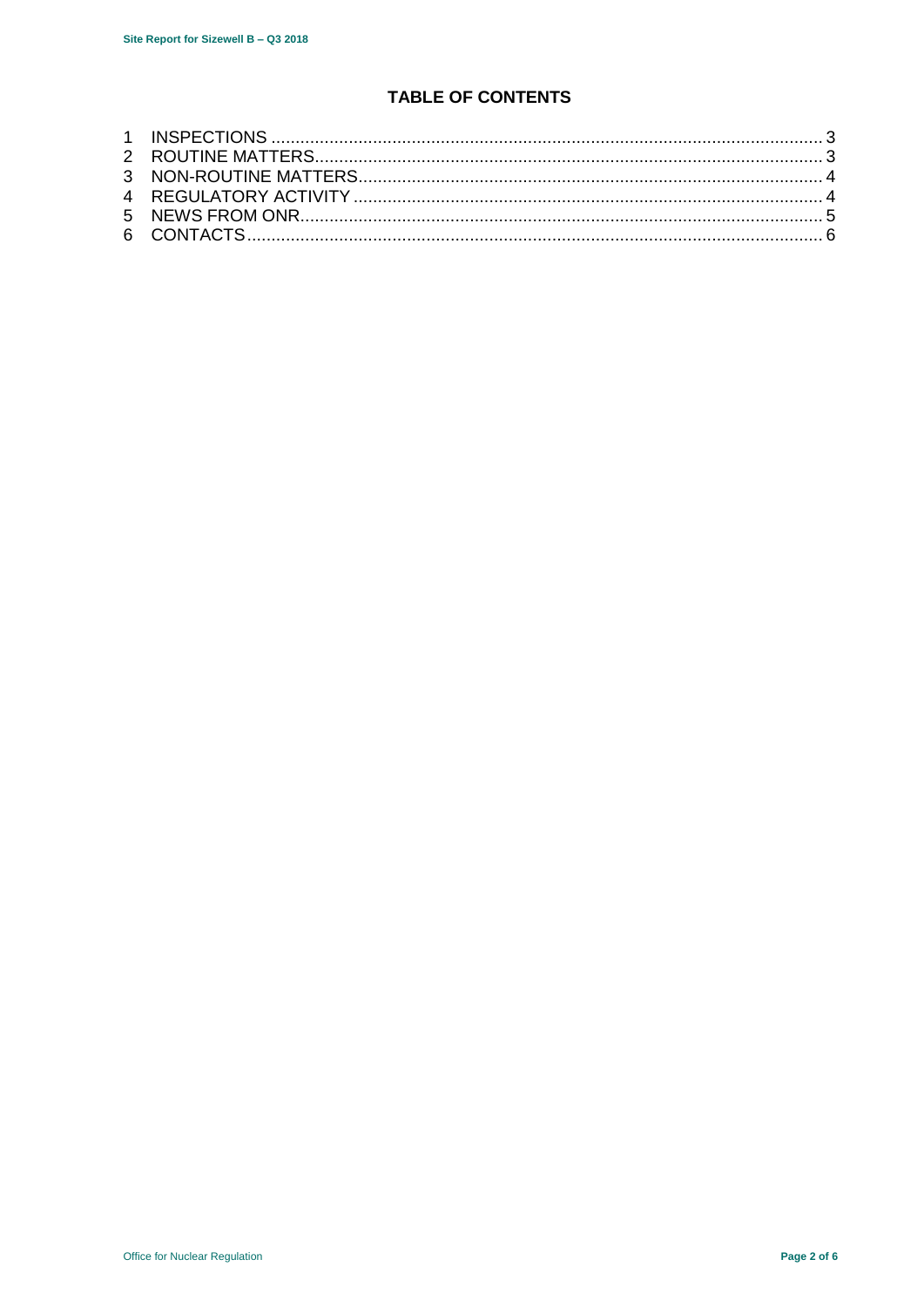# <span id="page-2-0"></span>**1 INSPECTIONS**

#### **1.1 Dates of inspection**

ONR inspectors undertook interventions at Sizewell B Power Station on the following dates during the reporting period:

- $\blacksquare$  17 20 July 2018
- $21 24$  August 2018
- **19 21 September 2018**

#### <span id="page-2-1"></span>**2 ROUTINE MATTERS**

#### **2.1 Inspections**

Inspections are undertaken as part of the process for monitoring compliance with:

- the conditions attached by ONR to the nuclear site licence granted under the Nuclear Installations Act 1965 (NIA65) (as amended);
- the Energy Act 2013
- the Health and Safety at Work Act 1974 (HSWA74); and
- regulations made under HSWA74, for example the Ionising Radiations Regulations 2017 (IRR17) and the Management of Health and Safety at Work Regulations 1999 (MHSWR99).

The inspections entail monitoring the licensee's actions on the site in relation to incidents, operations, maintenance, projects, modifications, safety case changes and any other matters that may affect safety. The licensee is required to make and implement adequate arrangements under the conditions attached to the licence in order to ensure legal compliance. Inspections seek to judge both the adequacy of these arrangements and their implementation.

In this period, routine inspections of Sizewell B covered the following:

- Control of modifications to Plant
- Document Control
- Engineering Governance
- **Emergency Arrangements**

In general, ONR judged the arrangements made and implemented by the site in response to safety requirements to be adequate in the areas inspected. However, where improvements were considered necessary, the licensee made satisfactory commitments to address the issues, and the site inspector will monitor progress during future visits. Where necessary, ONR will take formal regulatory enforcement action to ensure that appropriate remedial measures are implemented to reasonably practicable timescales.

In August, ONR undertook an inspection to evaluate standards of engineering governance at Sizewell B power station, as part of an intervention to examine this topic across the EDF Energy Nuclear Generation Limited (NGL) fleet. During the inspection, ONR examined topics including: engineering capability; compliance with company's engineering practices and processes; and the effectiveness of risk management, mitigation and resolution. We found that the overall level of experience within the Engineering Department was good and concluded that Sizewell B Engineering Department has appropriate capability to perform its function. We also concluded, based on our examination implementation of the walkdown and maintenance strategy report review (MSSR) process, we consider that the site has adequately implemented NGL's Equipment Reliability processes.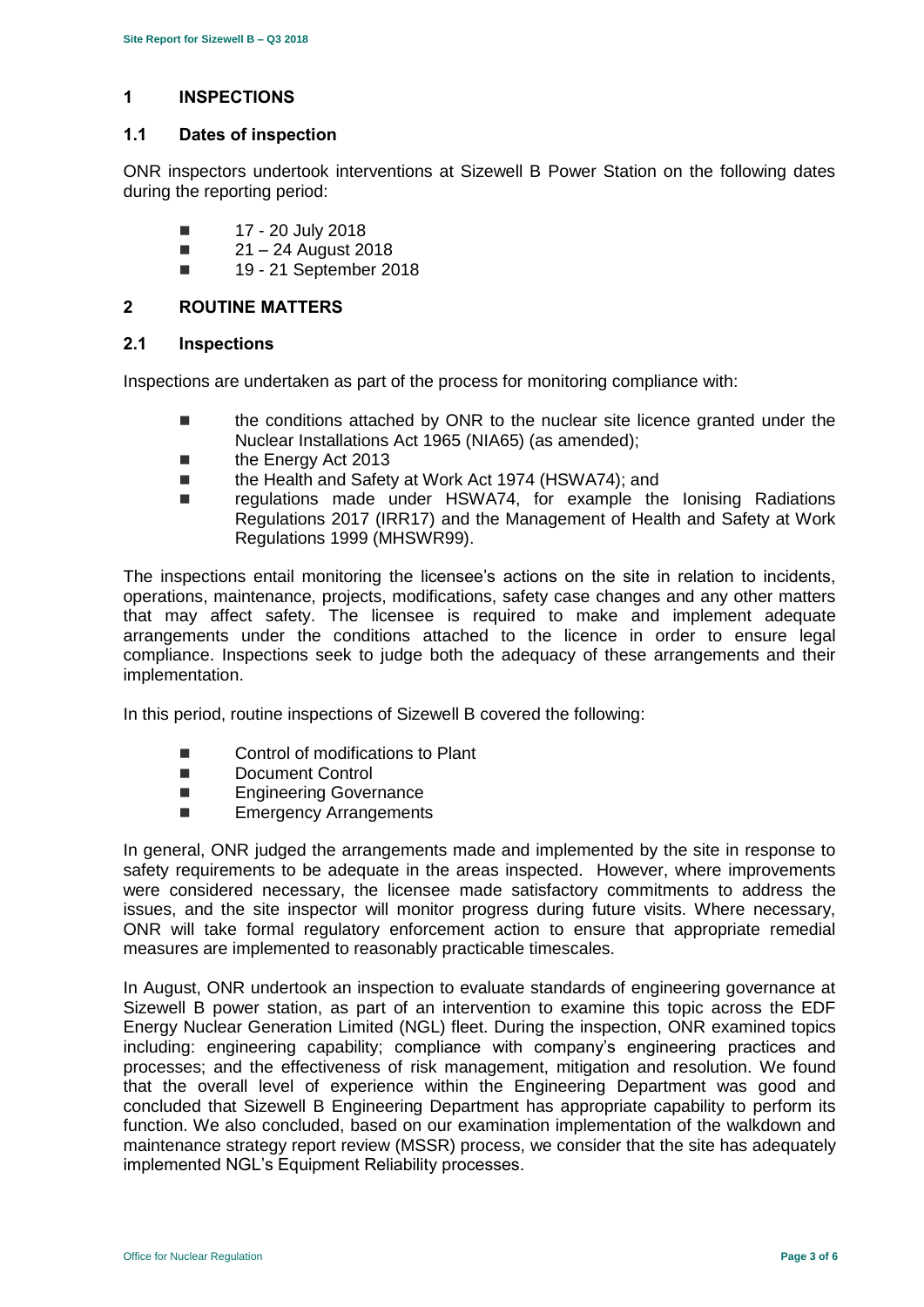# **2.1.1 System Based Inspections**

In addition to our program of site licence compliance inspections, ONR also undertakes system based inspections (SBI) which are focused on the station's critical safety systems and structures and are derived from the licensee's safety cases. During the period, ONR performed a system based inspection of the station's heating and ventilation systems (HVAC). The principal focus of the SBI was to evaluate the implementation of safety case claims on equipment provided to supply and extract air within radiological controlled areas via inspections performed under the following site licence conditions:

- Licence condition 10: Training
- Licence condition 23: Operating rules
- Licence condition 24: Operating instructions
- Licence condition 27: Safety mechanisms
- Licence condition 28: Examination, inspection, maintenance and testing
- **Licence condition 34: Leakage and escape of radioactive material and** radioactive waste

After considering the evidence examined during the inspection we judged that the station's heating and ventilation equipment met the requirements of the associated safety case. We awarded **Green** inspection against licence conditions LC10, LC23, LC24, LC27 and LC34.

With respect to LC28, we noted that in recent years NGL have made significant investments to enhance the reliability and operability of Sizewell B's HVAC systems. Nonetheless, during the inspection we noted a number of opportunities for NGL to optimise maintenance regimes for HVAC equipment. In particular, we noted that NGL do not routinely perform tests within radiologically controlled areas to evaluate the performance of its ventilation systems. We therefore assigned an inspection rating of **Amber** against LC28. NGL agreed to address our findings, which will be tracked via entries on the ONR issues database.

# **2.2 Other work**

In July, NGL informed ONR that planned inspections had identified corrosion affecting a water storage tank at Sizewell B. The nominated site inspector wrote to NGL requiring submission of a strategy and programme for remediation of the tank. NGL has subsequently provided a satisfactory response. ONR will track progress of this work via an entry on the ONR issues database.

The nominated site inspector attended the July meeting of the Sizewell site stakeholder group.

# <span id="page-3-0"></span>**3 NON-ROUTINE MATTERS**

Licensees are required to have arrangements to respond to non-routine matters and events. ONR inspectors judge the adequacy of the licensee's response, including actions taken to implement any necessary improvements.

There were no such matters or events of significance during the period.

# <span id="page-3-1"></span>**4 REGULATORY ACTIVITY**

ONR may issue formal documents to ensure compliance with regulatory requirements. Under nuclear site licence conditions, ONR issues regulatory documents, which either permit an activity or require some form of action to be taken; these are usually collectively termed 'Licence Instruments' (LIs), but can take other forms. In addition, inspectors may take a range of enforcement actions, to include issuing an Enforcement Notice.

**No LIs, Enforcement Notices or Enforcement letters were issued during this** period.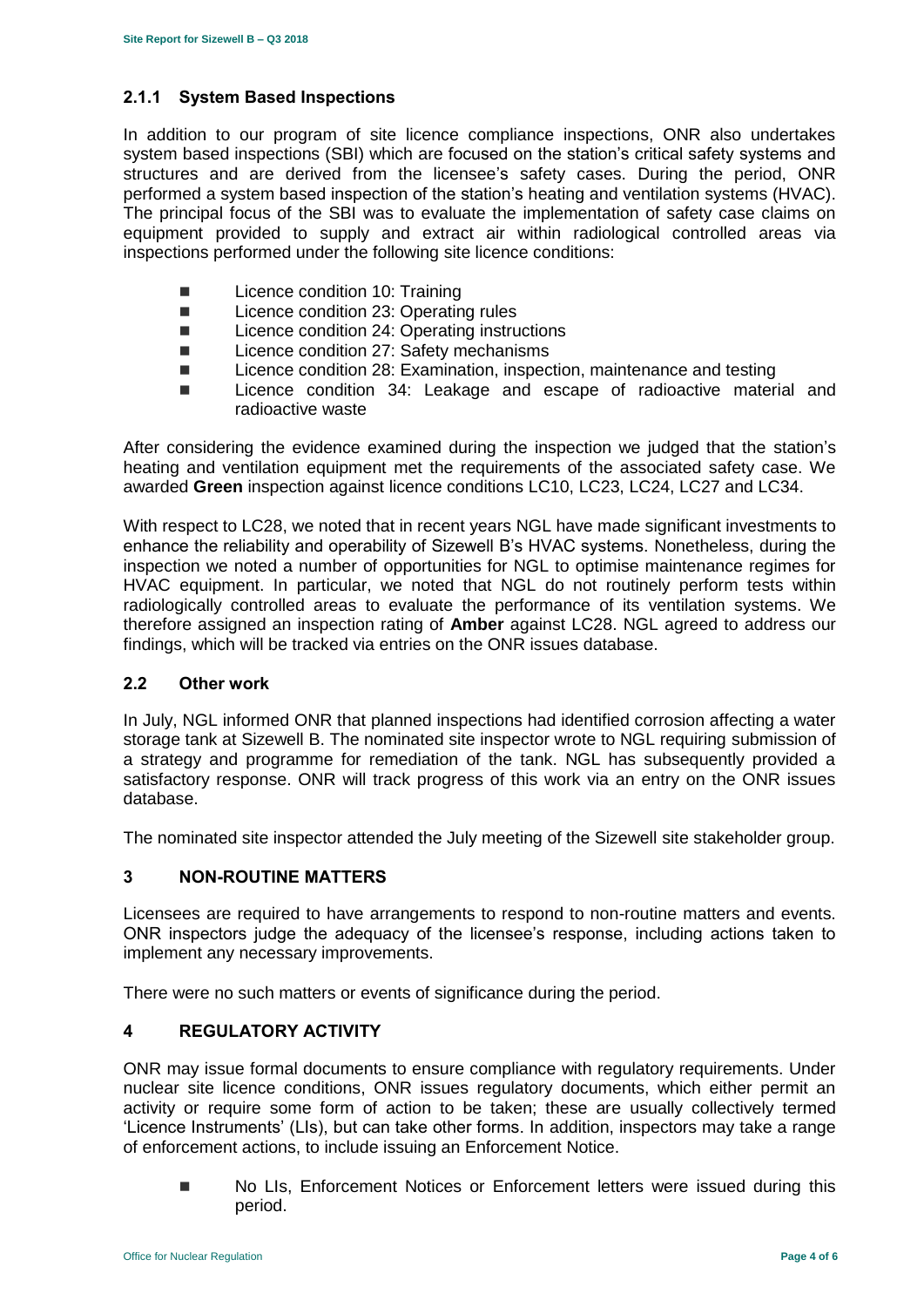# <span id="page-4-0"></span>**5 NEWS FROM ONR**

#### **Stakeholder Engagement**

- In August our Chief Nuclear Inspector Mark Foy and Deputy Chief Inspector Mina Golshan, hosted a webinar for stakeholders on the outcomes of the UK report to the Joint Convention. This is a new channel of communication which we have introduced, and further webinars are planned for November and February 2019. If you would like to find out more, please contact the ONR Communications team at contact@onr.gov.uk
- The ONR/NGO engagement forum took place on 11 October in London. This is a forum to discuss strategic, cross-cutting regulatory matters. Site specific matters are normally addressed via Site Stakeholder Groups. We are always keen to engage with a range of stakeholders and groups on nuclear safety and security issues, so if you do represent a nuclear-interest Non-Governmental Organisation, and are not already involved through our forum or via a Site Stakeholder Group, then please get in touch with the ONR Communications team for further details, via [contact@onr.gov.uk](mailto:contact@onr.gov.uk)

#### **Regulatory News**

 On 25 July we announced our decision to prosecute the Atomic Weapons Establishment for offences under Section  $2(1)^{r}$  of the Health and Safety at Work etc. Act (1974). This charge related to an electrical incident on 27 June, 2017, which resulted in injury to an AWE employee. The incident was a conventional health and safety matter and there was no radiological risk to workers or the public. At a court hearing on 18 September, AWE pleaded guilty to the charge and sentencing was adjourned until 9 November, 2018.

In a separate case brought by ONR, EDF Energy Nuclear Generation Ltd and Doosan Babcock Ltd pleaded guilty on 10 October, 2018) to offences under the Health & Safety at Work etc. Act 1974, section 3(1) and the Work at Height Regulations 2005, Regulation 4(1) respectively. The charges relate to an incident on 12 April 2017 at the Hinkley Point B nuclear power station, which resulted in a serious injury to a Doosan Babcock Ltd employee. Following a hearing at Taunton Magistrates Court, the case was committed for sentencing at Taunton Crown Court with an initial hearing date set for 16 November 2018, although this date is subject is change.

Both of these cases related to conventional, industrial-type incidents that would have been subject to regulation by the Health and Safety executive prior to ONR's creation four years ago, when we gained responsibility for such matters on licensed sites. There was no radiological risk to workers or the public.

Updates on each case will be published on our website [www.onr.org.uk](http://www.onr.org.uk/)

 We have recently published our [Statement of civil incidents](http://www.onr.org.uk/quarterly-stat/2018-2.htm) meeting the Ministerial Reportable Criteria (MRC) reported to ONR - Q2 2018 (1 April 2018 to 30 June 2018).Full details are available on our [website.](http://www.onr.org.uk/quarterly-stat/2018-2.htm)

#### **Corporate News**

• In July we published our second [gender pay report.](http://news.onr.org.uk/2018/07/onr-publishes-second-gender-pay-report/) The organisation-wide results show that ONR has a mean gender pay gap of 35.2%, which is wider than last year, although it is broadly similar to the rest of the UK nuclear industry and anticipated given our workforce profile, and that of the industries from which we have historically